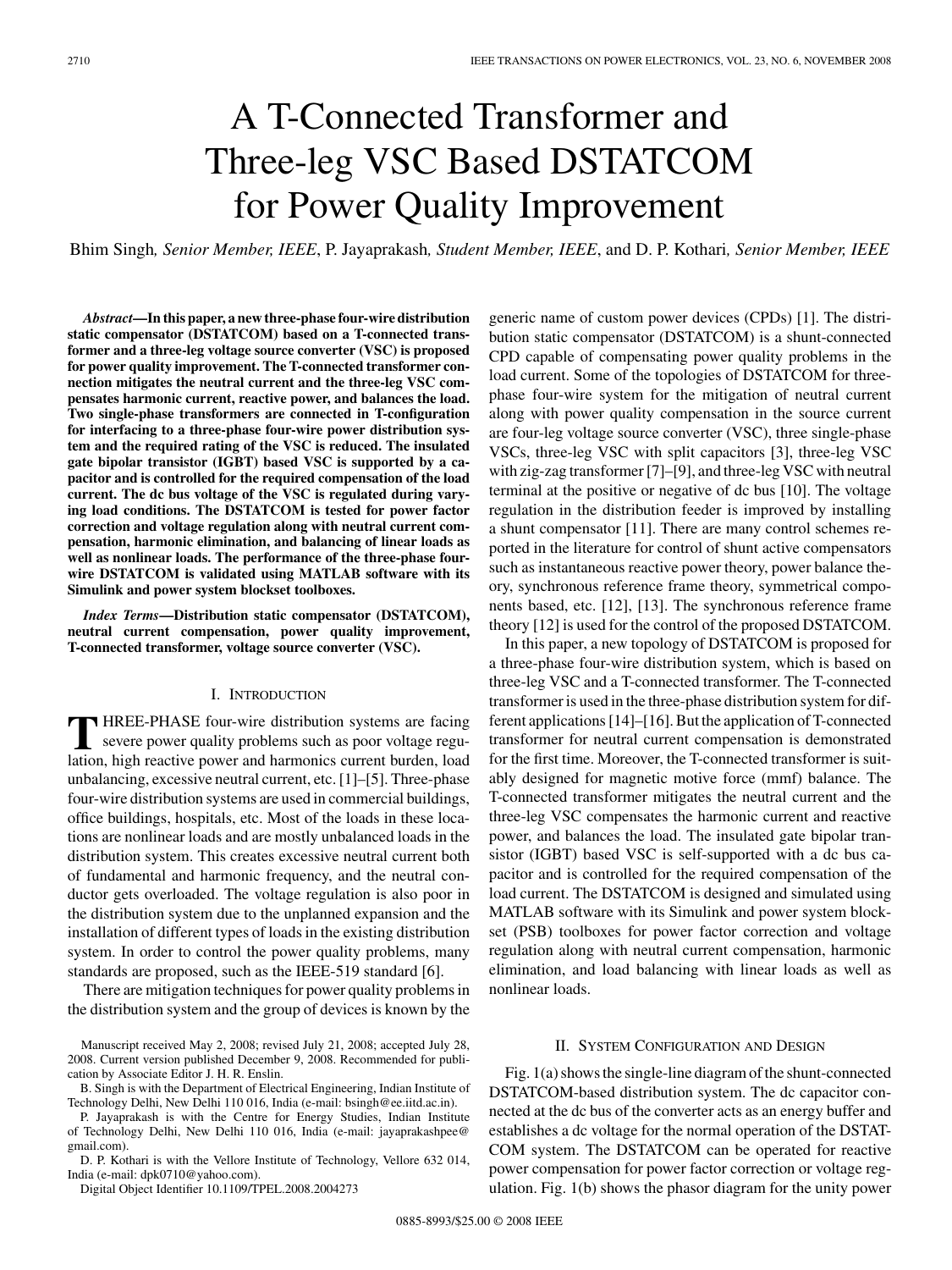

Fig. 1. (a) Single-line diagram of DSTATCOM system. (b) Phasor diagram for UPF operation. (c) ZVR operation.



Fig. 2. Schematics of the proposed three-leg VSC with T-connectedtransformer-based DSTATCOM connected in distribution system.

factor operation. The DSTATCOM injects a current  $I_c$  such that the source current is only  $I_s$ , and this is in-phase with voltage. The voltage regulation operation of DSTATCOM is depicted in the phasor diagram of Fig. 1(b). The DSTATCOM injects a current  $I_c$  such that the voltage at the load  $(V<sub>S</sub>)$  is equal to the source voltage  $(V_M)$ .

The proposed DSTATCOM consisting of a three-leg VSC and a T-connected transformer is shown in Fig. 2, where the T-connected transformer is responsible for neutral current compensation. The windings of the T-connected transformer are designed such that the mmf is balanced properly in the transformer.

A three-leg VSC is used as an active shunt compensator along with a T-connected transformer, as shown in Fig. 2, and this topology has six IGBTs, three ac inductors, and one dc capacitor. The required compensation to be provided by the DSTAT-COM decides the rating of the VSC components. The data of DSTATCOM system considered for analysis is shown in the Appendix. The VSC is designed for compensating a reactive power of 12 kvar, as decided from the load details. The selection of interfacing inductor, dc capacitor, and the ripple filter are given in the following sections.

# *A. DC Capacitor Voltage*

The minimum dc bus voltage of VSC of DSTATCOM should be greater than twice the peak of the phase voltage of the system [17]. The dc bus voltage is calculated as

$$
V_{\rm dc} = \frac{2\sqrt{2}V_{LL}}{\sqrt{3}m} \tag{1}
$$

where  $m$  is the modulation index and is considered as 1, and  $V_{LL}$  is the ac line output voltage of DSTATCOM. Thus,  $V_{dc}$ is obtained as 677.69 V for  $V_{LL}$  of 415 V and is selected as 700 V.

# *B. DC Bus Capacitor*

The value of dc capacitor  $(C_{dc})$  of VSC of DSTATCOM depends on the instantaneous energy available to the DSTATCOM during transients [17]. The principle of energy conservation is applied as

$$
\frac{1}{2}C_{\text{dc}}[(V_{\text{dc}}^{2}) - (V_{\text{dc1}}^{2})] = 3V(aI)t
$$
\n(2)

where  $V_{\text{dc}}$  is the reference dc voltage and  $V_{\text{dc1}}$  is the minimum voltage level of dc bus,  $a$  is the overloading factor,  $V$  is the phase voltage,  $I$  is the phase current, and  $t$  is the time by which the dc bus voltage is to be recovered.

Considering the minimum voltage level of the dc bus,  $V_{\text{dc1}} =$ 690 V,  $V_{dc}$  = 700 V,  $V = 239.60$  V,  $I = 27.82$  A,  $t = 350 \mu s$ ,  $a = 1.2$ , the calculated value of  $C_{\text{dc}}$  is 2600  $\mu$ F and is selected as 3000  $\mu$ F.

## *C. AC Inductor*

The selection of the ac inductance  $(L_f)$  of VSC depends on the current ripple  $i_{\text{cr},\text{p-p}}$ , switching frequency  $f_s$ , dc bus voltage  $(V_{\text{dc}})$ , and  $L_f$  is given as [17]

$$
L_f = \frac{\sqrt{3}mV_{\rm dc}}{12a f_s i_{\rm cr(p-p)}}
$$
 (3)

where  $m$  is the modulation index and  $a$  is the overload factor. Considering,  $i_{\text{cr},\text{p-p}} = 5\%, f_s = 10 \text{ kHz}, m = 1, V_{\text{dc}} = 700 \text{ V}$ ,  $a = 1.2$ , the  $L_f$  value is calculated to be 2.44 mH. A round-off value of  $L_f$  of 2.5 mH is selected in this investigation.

### *D. Ripple Filter*

A low-pass first-order filter tuned at half the switching frequency is used to filter the high-frequency noise from the voltage at the PCC. Considering a low impedance of 8.1  $\Omega$  for the harmonic voltage at a frequency of 5 kHz, the ripple filter capacitor is designed as  $C_f = 5 \mu F$ . A series resistance  $(R_f)$  of 5  $\Omega$  is included in series with the capacitor  $(C_f)$ . The impedance is found to be 637  $\Omega$  at fundamental frequency, which is sufficiently large, and hence, the ripple filter draws negligible fundamental current.

### *E. Design of the T-connected Transformer*

Fig. 3(a) shows the connection of two single-phase transformers in T-configuration for interfacing with a three-phase